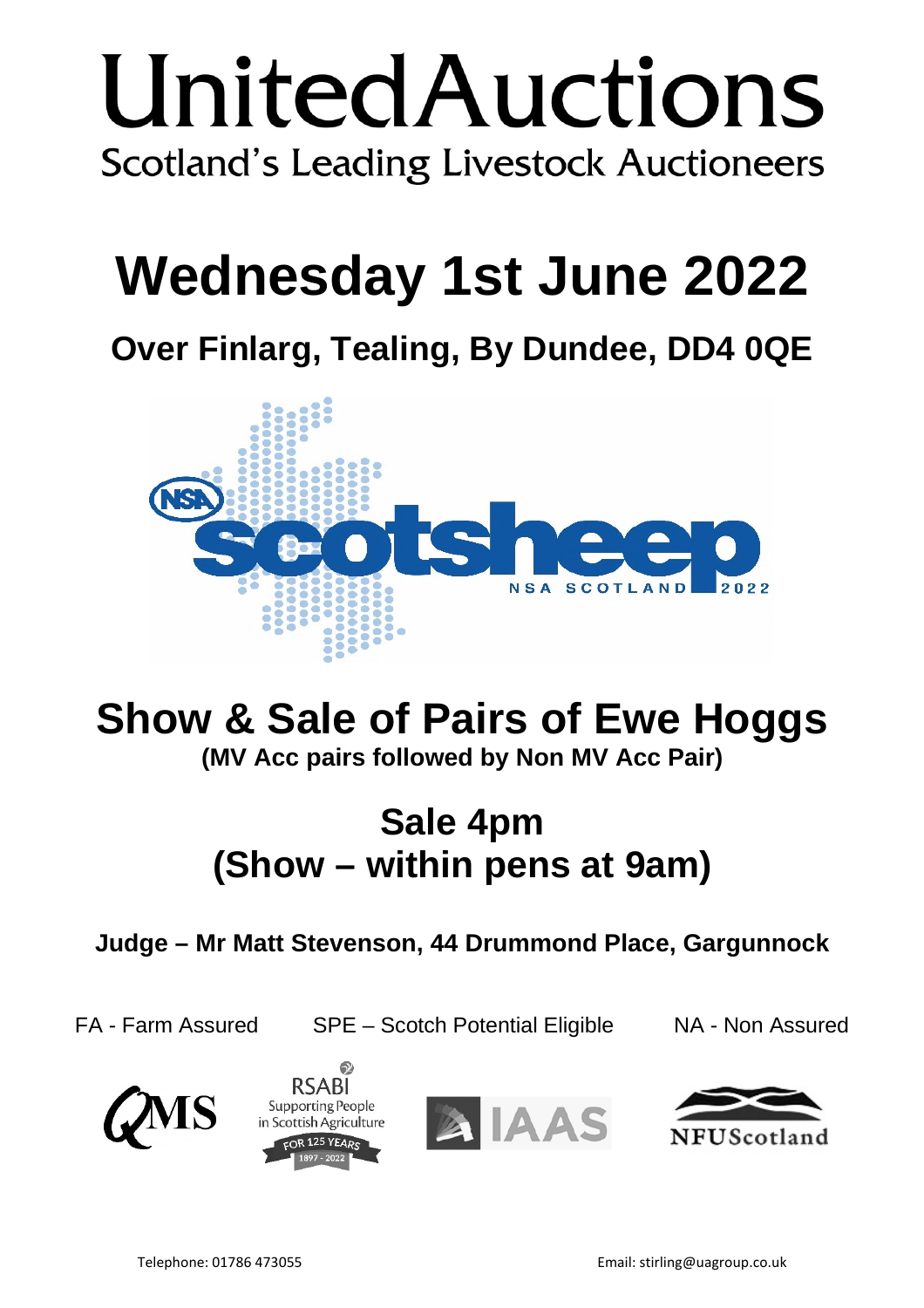# **Terms and Conditions of Sale**

Terms and Conditions of Sale are as displayed on entry to auction ring and can be downloaded from www.uagroup.co.uk or are available in hardcopy from market office.

# **Payment due on Day of Purchase**

Interest chargeable from date of purchase at 8% over Royal Bank of Scotland base rate. Purchases shall be governed by and construed in accordance with the law of Scotland and the non-exclusive jurisdiction of Glasgow Sheriff Court is prorogated to this contract.

Please note the following surcharges will apply on Business Card payments: Business Debit Card 0.8% Business Credit Card 1.8%

# **Veterinary Medicines**

It is the responsibility of the buyer to ensure that any store and breeding sheep destined for the food chain are outwith the appropriate withdrawal period.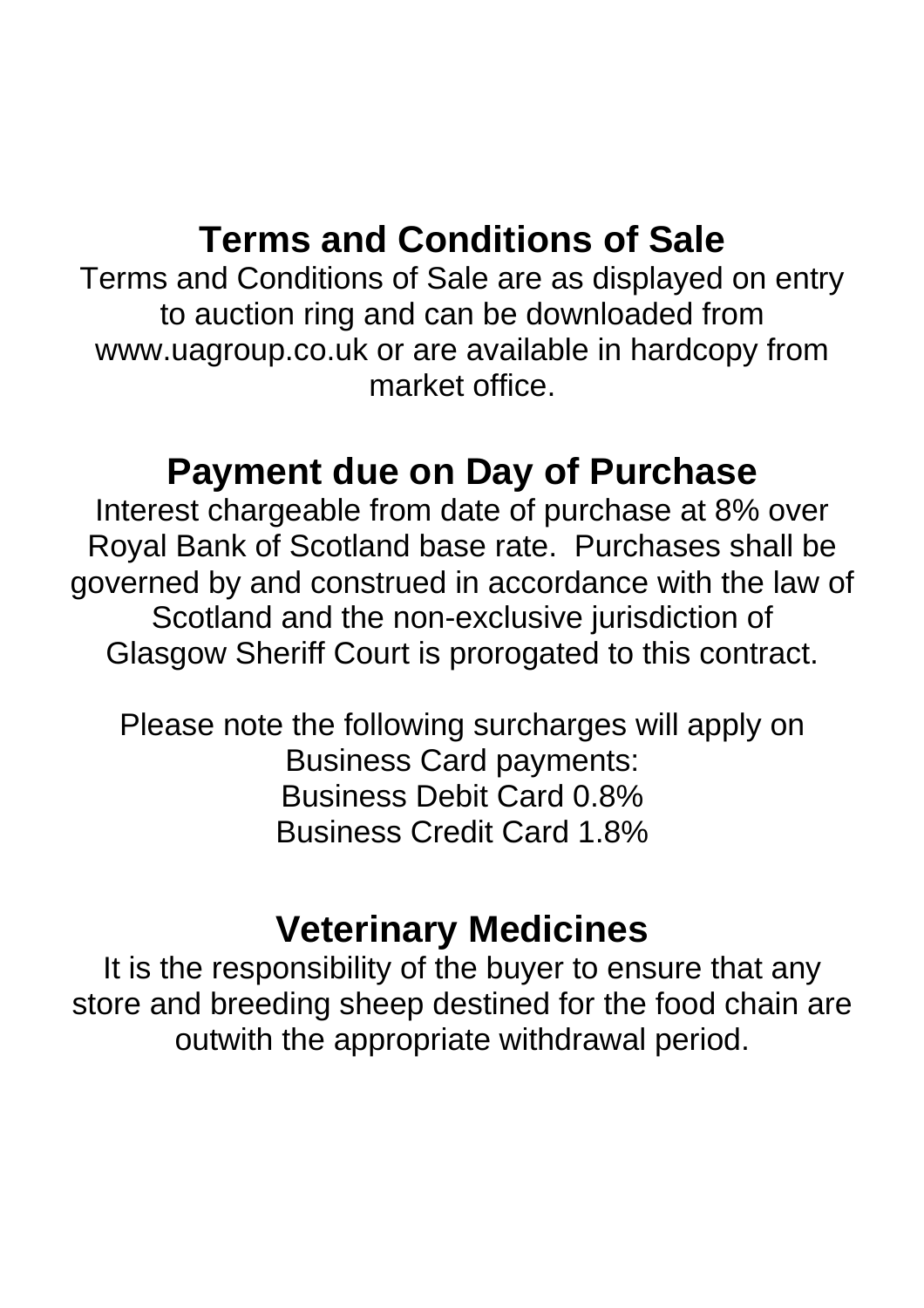|                                            |                            | J Fotheringham, Whitehill Farm, Meigle, PH12 8SR             |                 |                                                          |
|--------------------------------------------|----------------------------|--------------------------------------------------------------|-----------------|----------------------------------------------------------|
| Lot No<br>1                                |                            |                                                              |                 | All Proceeds donated to<br><b>Air Ambulance Scotland</b> |
| <b>Sale of Crook</b>                       |                            |                                                              |                 |                                                          |
|                                            |                            | <b>MV Accredited</b>                                         |                 |                                                          |
|                                            |                            | K McNee, Over Finlarg, Tealing, By Dundee, DD4 0QE           |                 | All Proceeds donated to                                  |
| Lot No                                     |                            | <b>Breed</b>                                                 |                 | <b>Prostate Scotland</b>                                 |
| $\overline{2}$                             |                            | North Country Cheviot (Black)                                |                 |                                                          |
| <b>DOB</b>                                 | <b>UK Tag No</b>           | <b>Name Sire</b>                                             | <b>Name Dam</b> | <b>Sire Dam</b>                                          |
| Apr-21                                     |                            | Overhillhouse                                                | Finlarg         | Torish                                                   |
| Apr-21                                     |                            | Overhillhouse                                                | Finlarg         | Torish                                                   |
|                                            |                            | R McNee, Over Finlarg, Tealing, By Dundee, DD4 0QE           |                 |                                                          |
| Lot No                                     |                            | <b>Breed</b>                                                 |                 |                                                          |
| 3                                          |                            | 5 - Texel hoggs & BTexX lambs at foot                        |                 |                                                          |
| $\overline{4}$                             |                            | 5 - Texel hoggs & BTexX lambs at foot                        |                 |                                                          |
| 5                                          |                            | 5 - Texel hoggs & BTexX lambs at foot                        |                 |                                                          |
| 6<br>5 - Texel hoggs & BTexX lambs at foot |                            |                                                              |                 |                                                          |
| $\overline{7}$                             |                            | 5 - Texel hoggs & BTexX lambs at foot                        |                 |                                                          |
|                                            |                            | A & J Adam, Newhouse of Glamis, Glamis, Forfar, DD8 1SA      |                 |                                                          |
| Lot No                                     | <b>Class No</b>            | <b>Breed</b>                                                 |                 |                                                          |
| 8                                          | 1                          | Bluefaced Leicester (Sponsored by Parkside Veterinary Group) |                 |                                                          |
| <b>DOB</b>                                 | <b>UK Tag No</b>           | <b>Name Sire</b>                                             | Name Dam        | <b>Sire Dam</b>                                          |
| $Mar-21$                                   |                            |                                                              |                 |                                                          |
| $Mar-21$                                   |                            |                                                              |                 |                                                          |
|                                            |                            | Essie Suffolks, Adziel, Strichen, Aberdeenshire, AB43 6TB    |                 |                                                          |
| Lot No                                     | <b>Class No</b>            | <b>Breed</b>                                                 |                 |                                                          |
| 9                                          | 5                          | Suffolk                                                      |                 |                                                          |
| <b>DOB</b>                                 | <b>UK Tag No</b>           | <b>Name Sire</b>                                             | <b>Name Dam</b> | <b>Sire Dam</b>                                          |
|                                            | 24/01/2021 UK0520892 02292 | Essie Comet H6:19:01726 H6:19:01788                          |                 | Essie Zulu                                               |
|                                            | 04/02/2021 UK0520892 02387 | Essie Bismark H6:18:01433 H6:19:01695                        |                 | Essie Rotorua                                            |
|                                            |                            | Robert H Wilson, North Dorlaithers, Turriff, AB53 8AL        |                 |                                                          |
| Lot No                                     | <b>Class No</b>            | <b>Breed</b>                                                 |                 |                                                          |
| 10                                         | 6                          | <b>Texel</b>                                                 |                 |                                                          |
| <b>DOB</b>                                 | <b>UK Tag No</b>           | <b>Name Sire</b>                                             | <b>Name Dam</b> | <b>Sire Dam</b>                                          |
|                                            | 21/03/2021 UK0522200 04486 | Castlecairn Doodlebro                                        | LYM1803018(E1)  | <b>Greenstar Alfie IMP</b>                               |
|                                            | 19/03/2021 UK0522200 04437 | Castlecairn Doodlebro                                        | LYM1803018(E1)  | <b>Greenstar Alfie IMP</b>                               |

4486 brothers sold for 2900gns and 2200gns and dam is ET sister to Milnbank Banshee 6000gns. 4437 sister to 4486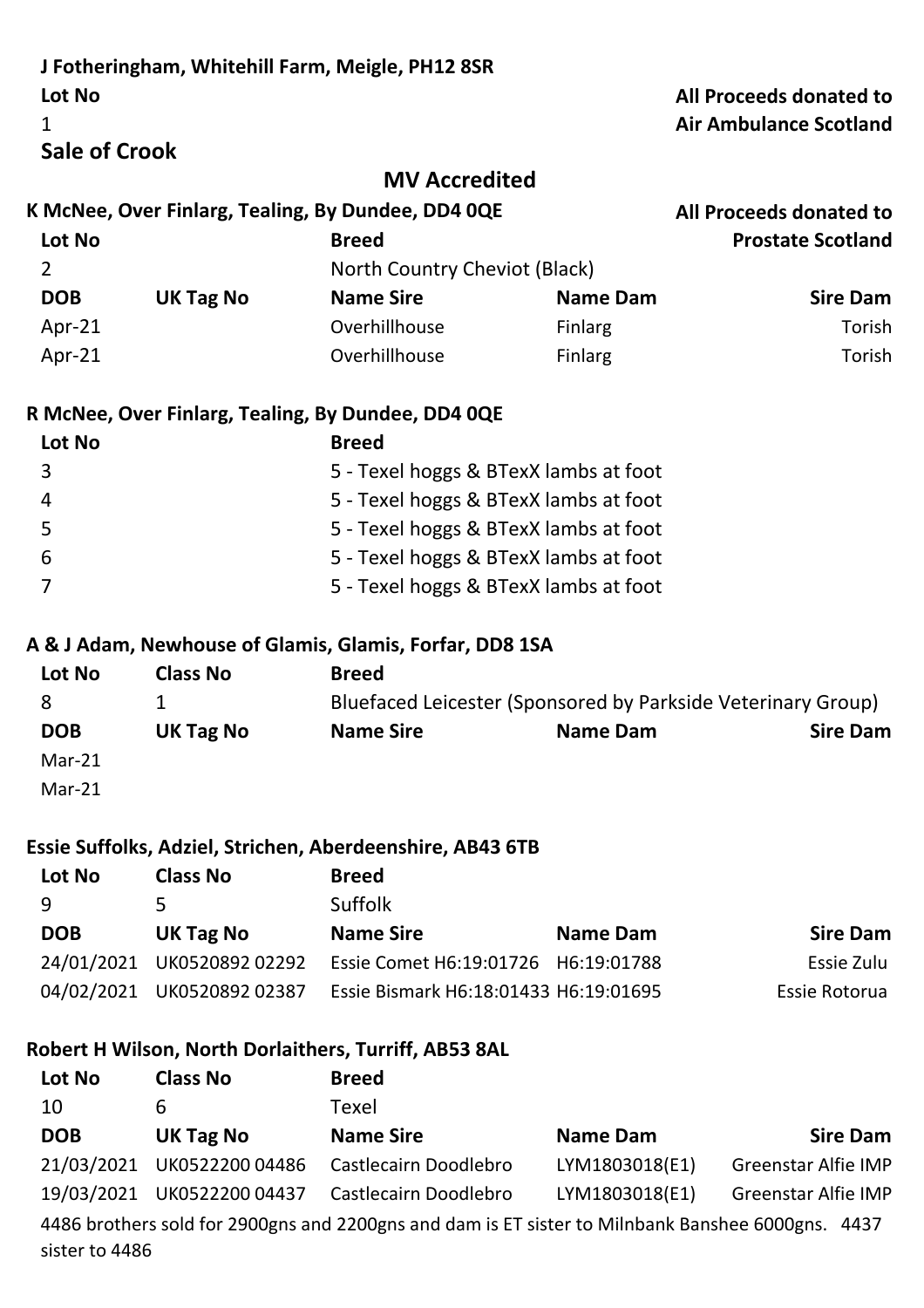# **MV Accredited Cont'd**

## **Robert H Wilson, North Dorlaithers, Turriff, AB53 8AL**

| Lot No     | <b>Class No</b> | <b>Breed</b>                          |                 |                            |
|------------|-----------------|---------------------------------------|-----------------|----------------------------|
| 11         | <sub>b</sub>    | Texel                                 |                 |                            |
| <b>DOB</b> | UK Tag No       | <b>Name Sire</b>                      | <b>Name Dam</b> | <b>Sire Dam</b>            |
| 16/03/2021 | UK0522200 04350 | Castlecairn Doodlebro                 | LYM1803022(E2)  | <b>Greenstar Alfie IMP</b> |
| 16/03/2021 |                 | UK0522200 04352 Castlecairn Doodlebro | WKM1824197(1)   | Clinterty Yuga Khan        |

4350 sisters have sold to 3000gns and 2800gns. 4352 dam purchased for 5000gns from Midlock, she is from the same family as the 200k Capaldi.

# **Robert H Wilson, North Dorlaithers, Turriff, AB53 8AL**

| Lot No     | <b>Class No</b>            | <b>Breed</b>                                                           |                 |                 |
|------------|----------------------------|------------------------------------------------------------------------|-----------------|-----------------|
| 12         | 6                          | Texel                                                                  |                 |                 |
| <b>DOB</b> | UK Tag No                  | <b>Name Sire</b>                                                       | <b>Name Dam</b> | <b>Sire Dam</b> |
|            | 16/03/2021 UK0522200 04361 | Castlecairn Doodlebro                                                  | LYM1702466(E)   | Halbeath VIP    |
|            | 17/03/2021 UK0522200 04389 | Castlecairn Doodlebro                                                  | LYM1702466(ET)  | Halbeath VIP    |
|            |                            | 4361 dam is FT sister to Milnhank Alfonso 15000gns 4389 sister to 4361 |                 |                 |

4361 dam is ET sister to Milnbank Alfonso, 15000gns. 4389 sister to 4361.

## **Robert H Wilson, North Dorlaithers, Turriff, AB53 8AL**

| Lot No     | <b>Class No</b>                                                                                 | <b>Breed</b>          |                |                            |  |
|------------|-------------------------------------------------------------------------------------------------|-----------------------|----------------|----------------------------|--|
| 13         | b                                                                                               | Texel                 |                |                            |  |
| <b>DOB</b> | UK Tag No                                                                                       | <b>Name Sire</b>      | Name Dam       | <b>Sire Dam</b>            |  |
|            | 19/03/2021 UK0522200 04432                                                                      | Castlecairn Doodlebro | LYM1803006(E1) | <b>Greenstar Alfie IMP</b> |  |
|            | 20/03/2021 UK0522200 04462                                                                      | Castlecairn Doodlebro | LYM1803185(ET) | Holylee Acrobat            |  |
|            | ALOS edam is FT sister to Milabonk Cnosial One 3Fk ALCS edam is FT sister to Milabonk Wisconsin |                       |                |                            |  |

4432 gdam is ET sister to Milnbank Special One 25k. 4462 gdam is ET sister to Milnbank Wisconsin 8000gns.

**Reference to sire - Castlecairn Doodlebro ET brother to the38k Doodlebug.**

# **N R Woodmass, 19 Crindledyke Estate, Kingstown, Carlisle, CA6 4BZ**

| Lot No     | <b>Class No</b>           | <b>Breed</b>               |                 |                    |
|------------|---------------------------|----------------------------|-----------------|--------------------|
| 14         |                           | Texel                      |                 |                    |
| <b>DOB</b> | UK Tag No                 | <b>Name Sire</b>           | <b>Name Dam</b> | <b>Sire Dam</b>    |
| 13/02/2021 | UK108047 00800            | <b>Hope Valley Dazzler</b> | WHH1900627      | Midcombe Brigadier |
|            | 10/02/2021 UK108047 00856 | <b>Hope Valley Dazzler</b> | WHH1900627      | Midcombe Brigadier |

ET sisters by Hope Valley Dazzler, sire of the lambs, to 26k, out of one of our best 30k Brigadier daughters.

#### **Richard Close, Nethermill, Netherton Road, Langbank, PA14 6YG Lot No Class No Breed**

| <b>Sire Dam</b><br><b>Name Dam</b>  |
|-------------------------------------|
| CNA9000267(E2)<br>Garngour Bold Lad |
| CNA9000267(E2)<br>Garngour Bold Lad |
|                                     |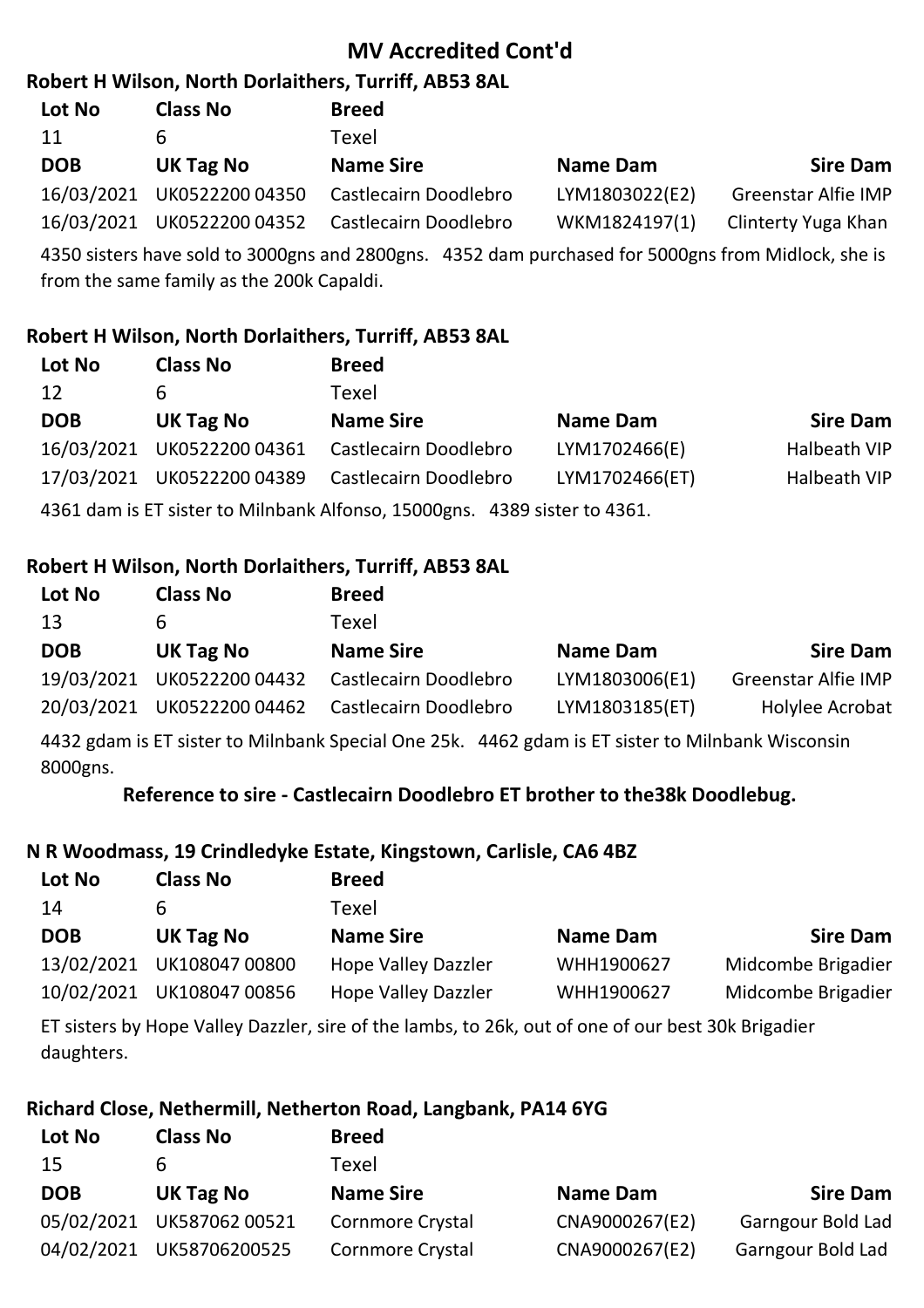## **MV Accredited Cont'd**

### **W. J & M Hunter, West Cairnhill, Insch, Aberdeenshire, AB52 GUU**

| Lot No     | <b>Class No</b>           | <b>Breed</b>               |                        |                               |
|------------|---------------------------|----------------------------|------------------------|-------------------------------|
| 16         |                           | <b>Breed - Blue Texel</b>  |                        | (Sponsored by Laurence Gould) |
| <b>DOB</b> | UK Tag No                 | <b>Name Sire</b>           | Name Dam               | <b>Sire Dam</b>               |
| 06/02/2021 | UK52151503571             | Lyles Eagle - LYL/20/0063  | <b>Hunter Donought</b> | CYL/18/06564                  |
|            | 24/01/2021 UK521515 03548 | <b>Hunters Deerstalker</b> | Turbo (Inport)         | Lageweg (Dutch)               |

### **W. J & M Hunter, West Cairnhill, Insch, Aberdeenshire, AB52 GUU**

| <b>Class No</b>           | <b>Breed</b>       |                 |                               |
|---------------------------|--------------------|-----------------|-------------------------------|
|                           | Breed - Badgerface |                 | (Sponsored by Laurence Gould) |
| UK Tag No                 | <b>Name Sire</b>   | <b>Name Dam</b> | <b>Sire Dam</b>               |
| 22/01/2021 UK521515 03616 | Cleenagh Biggy     | Hunters import  | Dutch 08430-51468             |
| 25/01/2021 Uk521515 03617 | Cleenagh Biggy     | Hunters Import  | Dutch 08430-51468             |
|                           |                    |                 |                               |

### **James Scott, 5 East Ingliston, Forfar, DD8 1TJ**

| Lot No     | <b>Class No</b>           | <b>Breed</b>             |                              |                 |
|------------|---------------------------|--------------------------|------------------------------|-----------------|
| 18         |                           | Breed - Badgerface       | (Sponsored by Laurence Gould |                 |
| <b>DOB</b> | UK Tag No                 | <b>Name Sire</b>         | <b>Name Dam</b>              | <b>Sire Dam</b> |
|            | 18/03/2021 UK546416 00308 | <b>Powerfull Tornado</b> | <b>Woodies Anastasia</b>     | Poele (Dutch)   |
|            | 19/03/2021 UK546416 00309 | Poweful Tornado          | <b>Woodies Air Hostess</b>   | Poele (Dutch)   |
|            |                           |                          |                              |                 |

### **Ian McConnell, Crawfordhall, Kirkmahoe, Dumfries, DG1 1RY**

| Lot No     | <b>Class No</b>            | <b>Breed</b>         |                 |                               |
|------------|----------------------------|----------------------|-----------------|-------------------------------|
| 19         |                            | Breed - Rouge        |                 | (Sponsored by Laurence Gould) |
| <b>DOB</b> | UK Tag No                  | <b>Name Sire</b>     | <b>Name Dam</b> | <b>Sire Dam</b>               |
|            | 20/01/2021 UK0587100 00648 | Sunrise Vice SMP V12 | lan's Titch     | Pavarotti                     |
|            | 26/01/2021 UK058711 00664  | Sunrise Vice SMP V12 | lan's Willow    | Powerful Jeffrey              |
|            |                            |                      |                 |                               |

### **Non MV Accredited**

## **Moir Livestock, Newmill Rathen, Cairness, AB43 8XP**

| Lot No     | <b>Class No</b>  | <b>Breed</b>       |                 |                 |
|------------|------------------|--------------------|-----------------|-----------------|
| 20         |                  | <b>Scotch Mule</b> |                 |                 |
| <b>DOB</b> | <b>UK Tag No</b> | <b>Name Sire</b>   | <b>Name Dam</b> | <b>Sire Dam</b> |
| Apr- $21$  |                  |                    |                 |                 |
| Apr- $21$  |                  |                    |                 |                 |
|            |                  |                    |                 |                 |

# **Moir Livestock, Newmill Rathen, Cairness, AB43 8XP**

| Lot No     | <b>Class No</b>  | <b>Breed</b>       |                 |                 |
|------------|------------------|--------------------|-----------------|-----------------|
| 21         |                  | <b>Scotch Mule</b> |                 |                 |
| <b>DOB</b> | <b>UK Tag No</b> | <b>Name Sire</b>   | <b>Name Dam</b> | <b>Sire Dam</b> |
| $Apr-21$   |                  |                    |                 |                 |
| Apr-21     |                  |                    |                 |                 |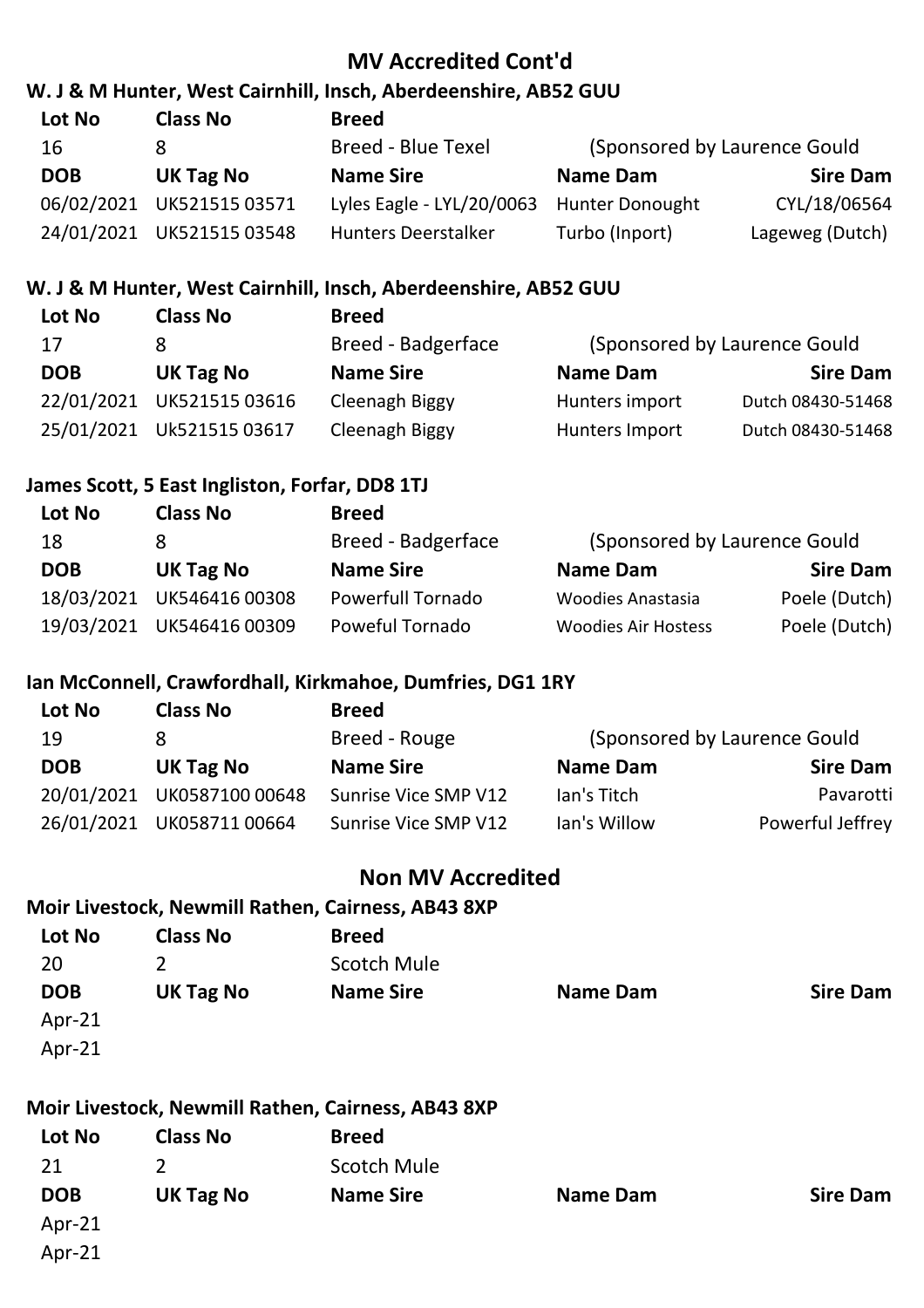| <b>Sire Dam</b>                          |  |  |  |
|------------------------------------------|--|--|--|
|                                          |  |  |  |
|                                          |  |  |  |
|                                          |  |  |  |
|                                          |  |  |  |
|                                          |  |  |  |
| <b>Sire Dam</b>                          |  |  |  |
|                                          |  |  |  |
|                                          |  |  |  |
|                                          |  |  |  |
| <b>Sire Dam</b>                          |  |  |  |
|                                          |  |  |  |
|                                          |  |  |  |
|                                          |  |  |  |
|                                          |  |  |  |
| <b>Sire Dam</b>                          |  |  |  |
|                                          |  |  |  |
|                                          |  |  |  |
|                                          |  |  |  |
| Any Cross Bred - TexelX (Ex Scotch Mule) |  |  |  |
| <b>Sire Dam</b>                          |  |  |  |
|                                          |  |  |  |
|                                          |  |  |  |
|                                          |  |  |  |
|                                          |  |  |  |
| <b>Sire Dam</b>                          |  |  |  |
|                                          |  |  |  |
|                                          |  |  |  |
|                                          |  |  |  |
|                                          |  |  |  |
|                                          |  |  |  |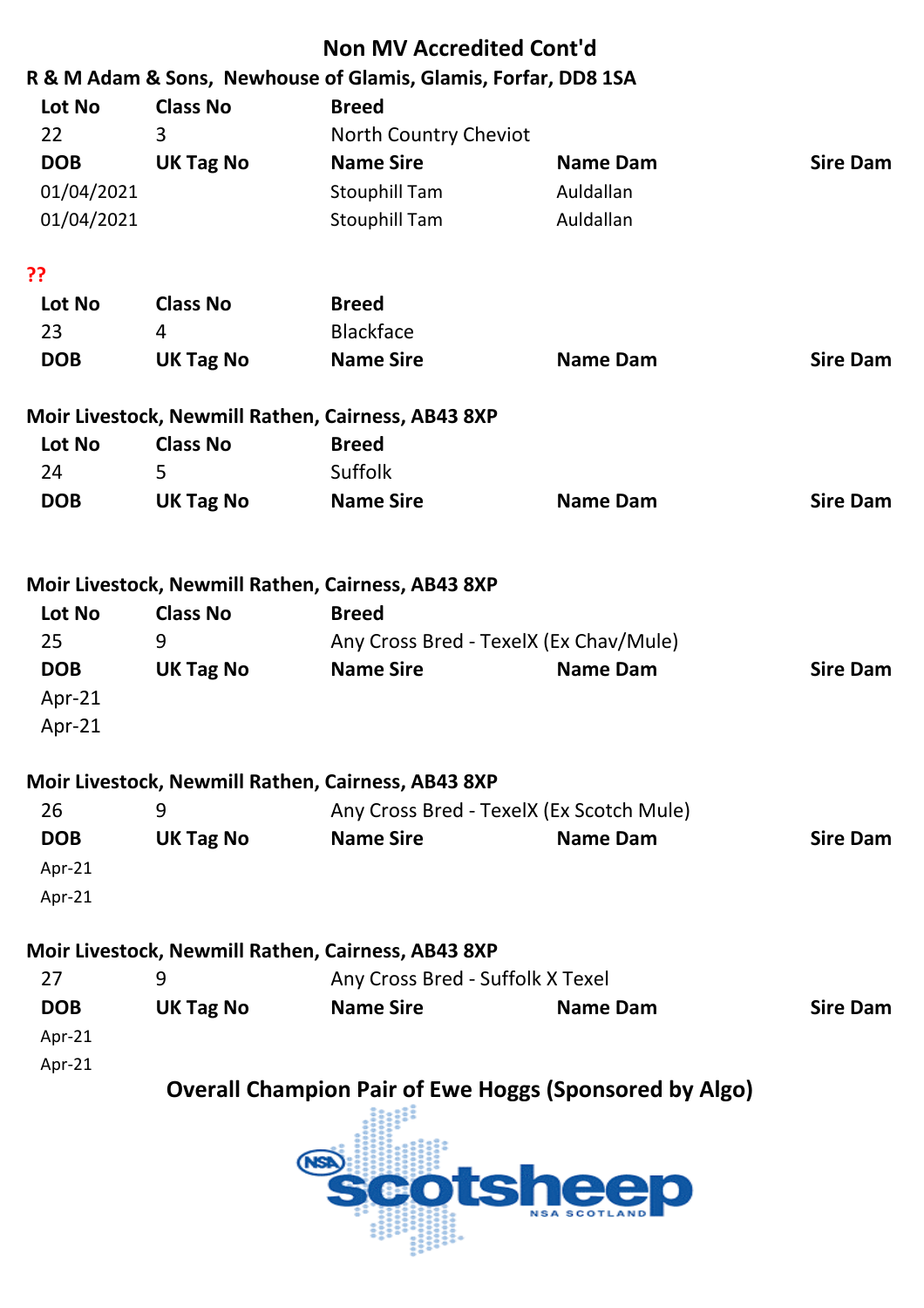# **UnitedAuctions** Scotland's Leading Livestock Auctioneers

**Stirling 01786 473055**

Wednesday 8<sup>th</sup> June **Store & Native Bred Cattle & Young Bulls** at 11am **Breeding Cattle Incorporating Special Sale of Stock Cows & Calves** at 1pm **Rearing Cattle** (Contact Murray Steel 07525 747439) at 12.45pm **Ewes with Lambs at Foot & Store Sheep** at 12 Noon

**Dalmally 01631 562233**

Saturday 4<sup>th</sup> June at 11am (incorporating Oban Sale) **Sale of 250 Grazing & Breeding Cattle Annual Sale of Ewes with Lambs at Foot also Ewe Hoggs & Grazing Hoggs**

To incl annual consignment from Barguillean of 6 SimX hfrs & Lim calves & 8 SimX cows & Sim calves